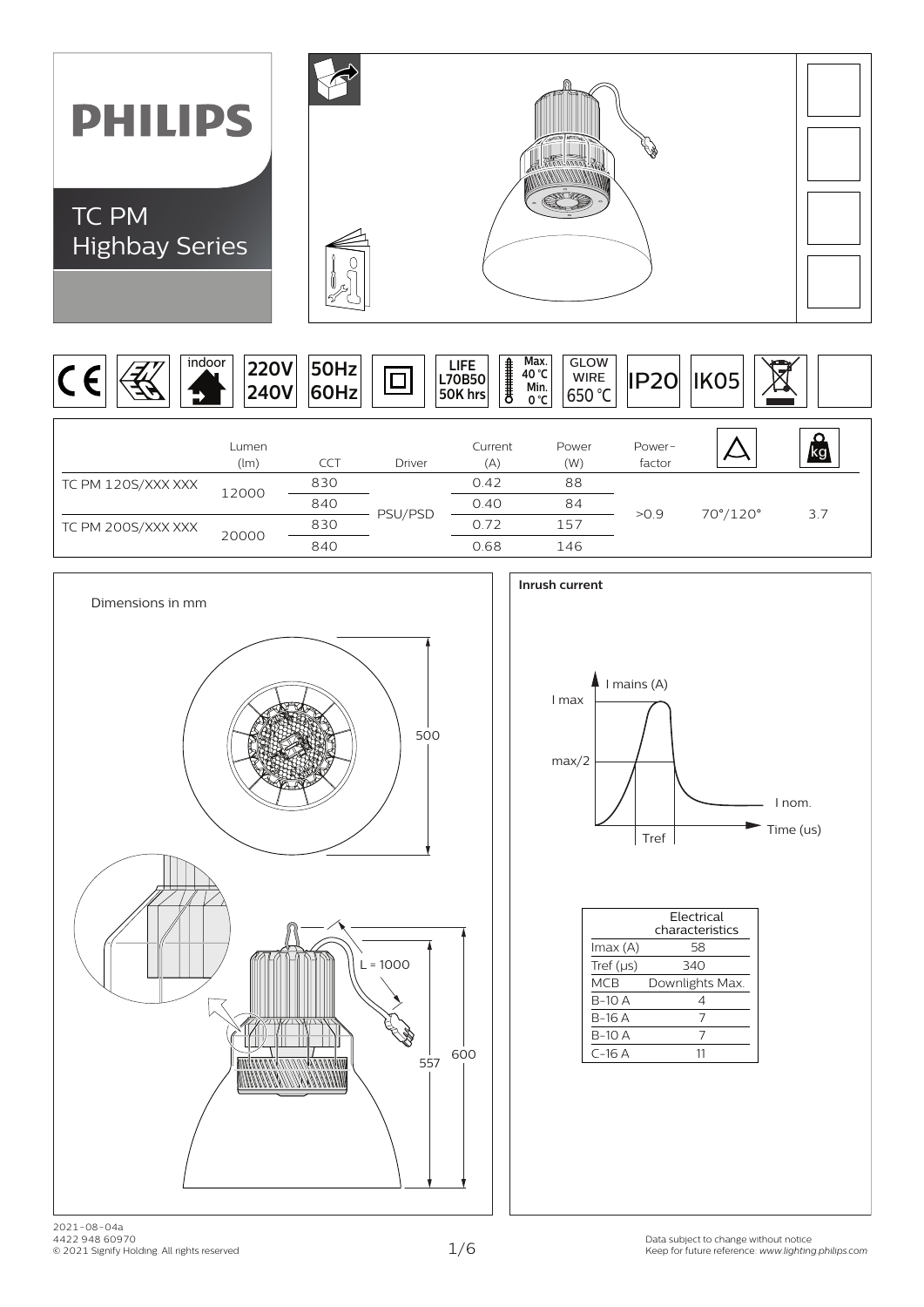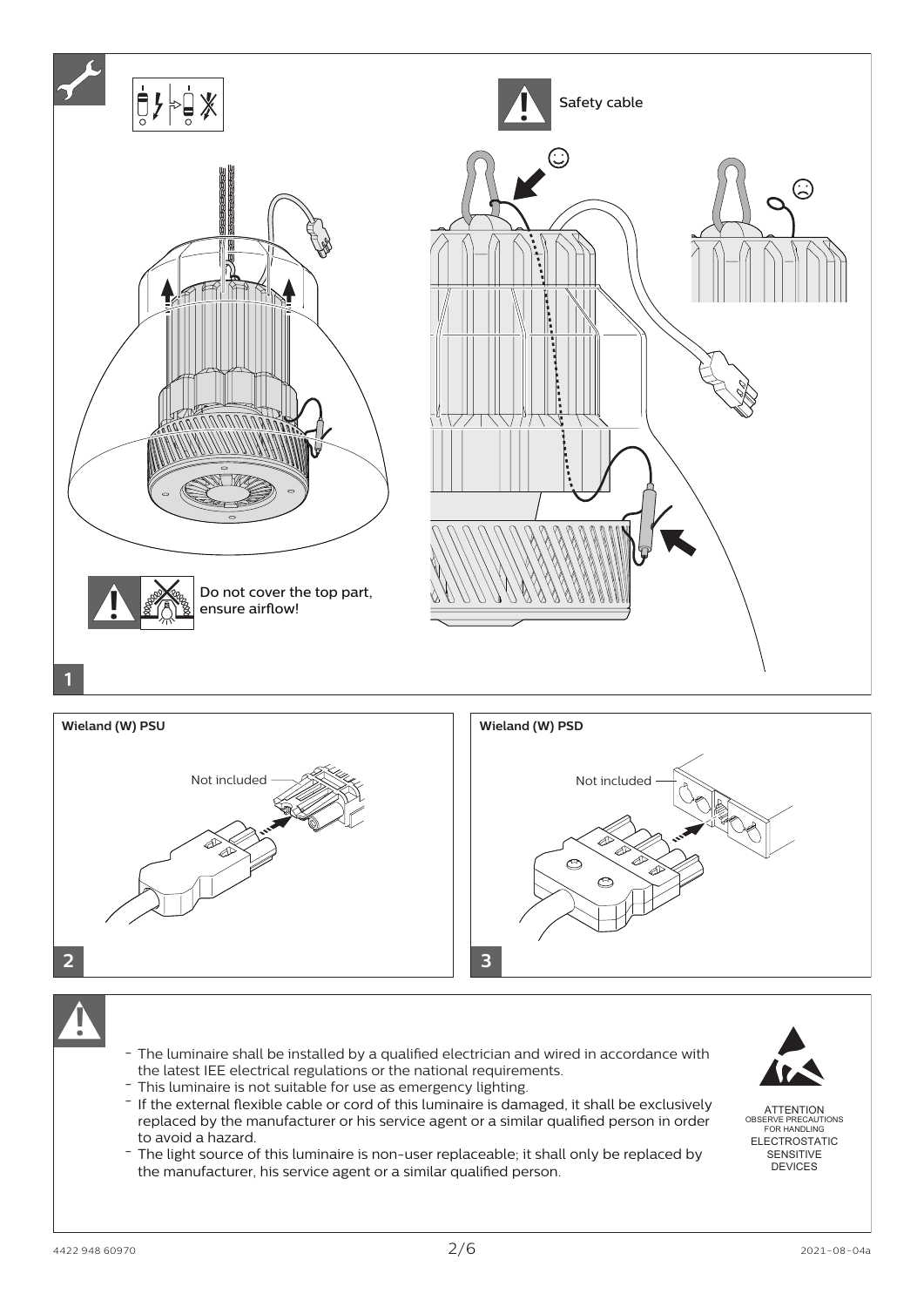- EN Storage, installation, use, operation and maintenance of the products needs to be performed exactly according the instructions in this manual and/or other instructions as may be provided by us to guarantee safe use of the product over its entire lifetime. Failure to adhere to these instructions will invalidate your entitlement to warranty. Bolts with indication of torque strength on the drawing need to be tightened using a calibrated torque wrench. Pre-assembled bolts need to be retightened again to the required torque specification to assure maximum strength over lifetime.
- ES El almacenamiento, instalación, uso, funcionamiento y mantenimiento de este producto debe realizarse exactamente según las instrucciones de este manual, así como otras instrucciones que le proporcionemos con el fin de garantizar un uso seguro del producto durante toda su vida útil. Si no se cumplen estas instrucciones, la garantía quedará anulada. Los tornillos con indicación de par de apriete en el dibujo, deben apretarse con una llave dinamométrica calibrada. Los tornillos del acoplamiento premontados deben reapretarse de nuevo con la especificación de par de apriete necesaria para garantizar una solidez máxima durante toda la vida útil de la luminaria.
- PT Para garantir uma utilizaçao segura do produto durante a respetiva vida útil, o armazenamento, a instalaçao, a utilizaçao, a operaçao e a manutençao dos produtos tem de ser efetuados exatamente de acordo com as instruçoes neste manual e/ou com outras instruçoes que possam ser fornecidas por nós. O incumprimento destas instruçoes irá invalidar o direito a garantia. Os parafusos com indicaçao do torque no esquema tem de ser apertados utilizando uma chave dinamométrica calibrada. Os parafusos pré-montados tem de ser novamente apertados de acordo com a especificaçao de torque necessário para garantir uma resistencia máxima durante a vida útil.
- DE Lagerung, Installation, Verwendung, Betrieb und Wartung der Produkte müssen genau nach den Anweisungen in dieser Anleitung und/oder anderen von uns zur Verfügung gestellten Anweisungen erfolgen, um eine sichere Verwendung des Produkts über seine gesamte Lebensdauer zu gewährleisten. Bei Nichtbeachtung dieser Hinweise erlischt Ihr Anspruch auf Gewährleistung. Schrauben mit Angabe der Drehmomente auf der Zeichnung müssen mit einem kalibrierten Drehmomentschlüssel angezogen werden. Vormontierte Schrauben müssen mit dem angegebenen Drehmoment nachgezogen werden, um eine maximale Festigkeit über die gesamte Lebensdauer zu gewährleisten.
- FR Le stockage, l'installation, l'utilisation et la maintenance des produits doivent être effectués conformément aux instructions de ce manuel et / ou d'autres instructions que nous fournissons afin de garantir une utilisation sure du produit pendant toute sa durée de vie. Le non-respect de ces instructions invalidera votre droit a la garantie. Les vis, dont les couples de serrage sont indiqués sur les schémas, doivent être serrés a l'aide d'une clé dynamométrique étalonnée. Les vis, préassemblés, doivent être resserrés a nouveau selon la spécification de couple de serrage requise afin d'assurer leur résistance maximale pendant toute leur durée de vie.
- IT La conservazione, l'installazione, l'uso, il funzionamento e la manutenzione dei prodotti devono essere eseguiti esattamente in base alle istruzioni contenute nel presente manuale e / o in altra documentazione fornita da noi per garantire la sicurezza del prodotto per l'intera durata del suo utilizzo. La mancata osservanza di queste istruzioni invalidera la garanzia. I bulloni con indicazione sull'intensita della coppia serraggio sul disegno devono essere serrati utilizzando una chiave dinamometrica calibrata. I bulloni pre-assemblati devono essere riserrati nuovamente secondo le specifiche di coppia richieste per assicurare la massima resistenza per tutta la durata.
- NL Om een veilig gebruik van dit product gedurende zijn hele levensduur te garanderen, dient het opslaan, installeren, gebruiken, bedienen en onderhouden ervan exact te worden uitgevoerd in overeenstemming met de instructies in deze handleiding en/of andere door ons geleverde instructies. Niet opvolgen van deze instructies maakt uw garantieaanspraken ongeldig. Bouten waarvan in de tekening het aanhaalkoppel is vermeld, dienen te worden vastgezet met behulp van een momentsleutel. Voorgeassembleerde bouten dienen opnieuw te worden aangehaald tot het vereiste koppel om maximale strekte gedurende de hele levensduur te waarborgen.
- DA Opbevaring, installation, brug, betjening og vedligeholdelse af produkterne ma kun udfores ifolge instruktionerne i denne vejledning og/eller eventuelle ovrige instruktioner fra Philips Lighting for at garantere sikker brug af produktet i hele dets levetid. Hvis disse instruktioner ikke folges, bortfalder produktgarantien. Bolte/skruer med angivet spa ndingsmoment pa tegningen skal spa ndes med en indstillet momentnogle. Fa rdigsamlede bolte/skruer skal efterspa ndes i henhold til det specificerede moment for at sikre maksimal fastgorelse i hele produktets levetid.
- SE Förvaring, installation, användning, drift och underhall av produkterna maste utföras enligt instruktionerna i denna handbok och/ eller andra instruktioner som kan tillhandahallas av oss för att garantera säker användning. Om instruktioner inte följs frangar man produktgarantin. Skruvar där vridmoment anges pa ritningen maste dras at med en kalibrerad skiftnyckel. Förmonterade skruvar maste dras at igen med angivet vridmoment för att säkerställa högsta styrka under livslängden.
- NO Oppbevaring, montering, bruk, drift og vedlikehold av produktene ma utfores noyaktig i samsvar med instruksjonene i denne handboken og/eller andre instruksjoner vi matte gi for a garantere sikker bruk av produktet i hele dets levetid. Hvis instruksjonene ikke folges, bortfaller garantien. Bolter med angivelse av dreiemoment pa tegningen ma strammes med en kalibrert momentnokkel. Ferdigmonterte bolter ma strammes pa nytt til pakrevd dreiemoment for a sikre maksimal styrke i hele produktets levetid.
- FI Tuotteiden asennuksessa, käytössä ja huollossa on noudatettava tarkoin tässä käyttöoppaassa tai muissa toimittamissamme ohjemateriaaleissa annettuja ohjeita. Tämä varmistaa tuotteen turvallisen toiminnan koko sen käyttöiän ajan. Näiden ohjeiden noudattamatta jättäminen mitätöi kaikki oikeutesi takuukorvauksiin. Pultit, joille on asennusohjeessa ilmoitettu tietty kiristystiukkuus, on kiristettävä kalibroidulla momenttiavaimella. Esiasennetut pultit on kiristettävä ilmoitettuun kiristystiukkuuteen koko käyttöiän mittaisen kestävyyden varmistamiseksi.
- HU A termékek tárolását, telepítését, használatát, üzemeltetését és karbantartását pontosan a jelen kézikönyvben és / vagy az általunk biztosított egyéb utasításoknak megfelelően kell elvégezni, hogy garantáljuk a termék biztonságos használatát az élettartama alatt. Ezen utasítások be nem tartása érvényteleníti a jótállási jogát. A rajzon a nyomaték-erősséggel jelzett csavarokat meg kell húzni egy kalibrált nyomatékkulccsal. Az előre összeszerelt csavarokat újra meg kell húzni a szükséges nyomaték specifikációhoz, hogy biztosítsák a maximális szilárdságot az élettartam során.
- PL Przechowywanie, instalacja, użytkowanie, obsługa i konserwacja produktów musi odbywać się ściśle według wytycznych zawartych w niniejszej instrukcji i / lub w innych instrukcjach, które dołączamy aby zagwarantować bezpieczne użytkowanie produktu przez cały okres eksploatacji. Nieprzestrzeganie tych instrukcji może spowodować utratę prawa do gwarancji. Śruby, przedstawione na rysunku wskazującym siłę momentu dokręcania, muszą być dokręcone za pomocą kalibrowanego klucza dynamometrycznego. Aby zapewnić maksymalną wytrzymałość w całym okresie użytkowania, wstępnie zamontowane śruby należy dokręcić zgodnie z wymaganą specyfikacją momentu dokręcenia.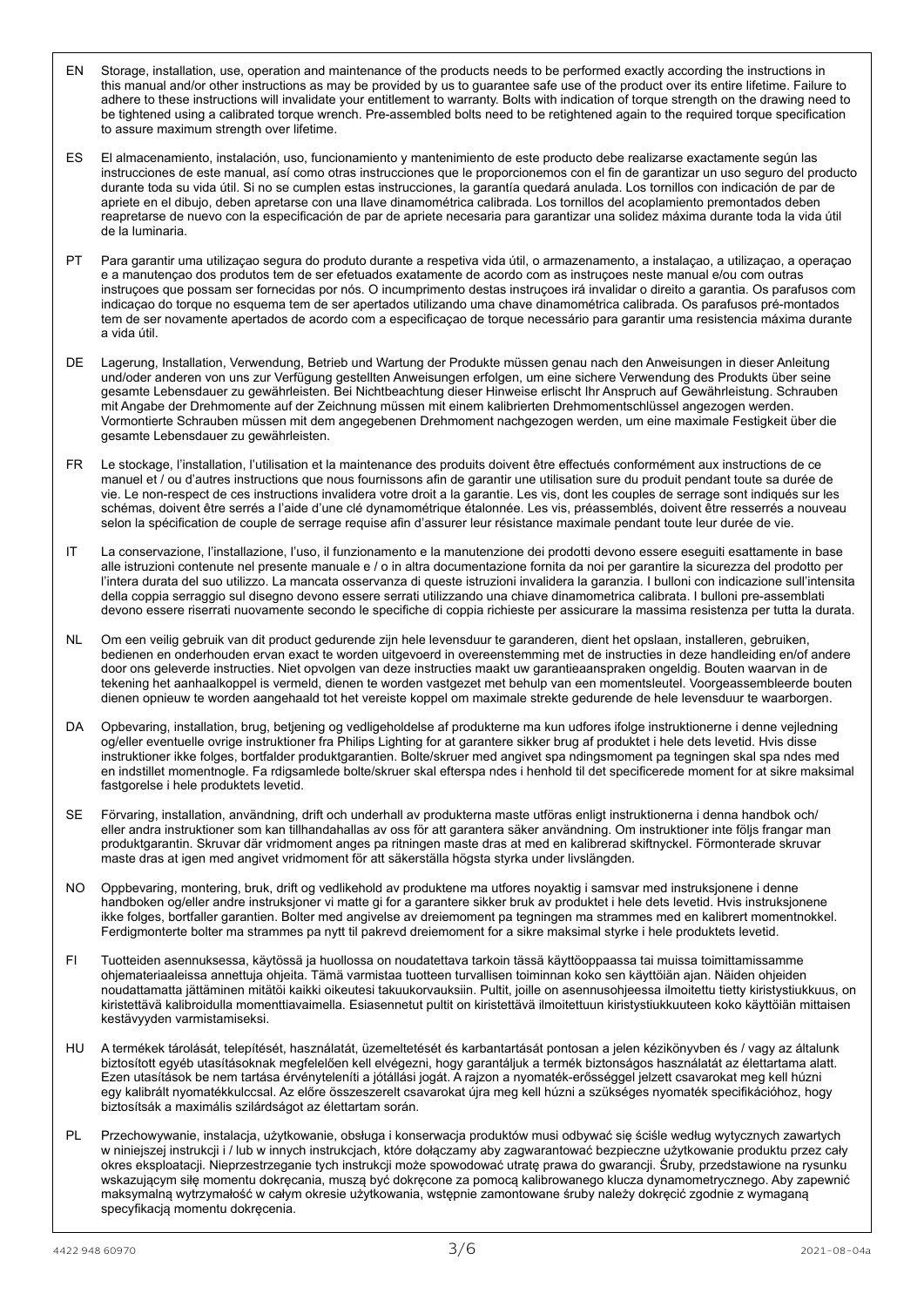- RO Depozitarea, instalarea, utilizarea, operarea și întreșinerea produselor trebuie să fie efectuate exact în conformitate cu instrucșiunile din acest manual și/sau cu alte instrucșiuni care pot fi furnizate de noi pentru a garanta utilizarea în siguranșă a produsului, pe întreaga durată de viașă a acestuia. Nerespectarea acestor instrucșiuni vă va anula dreptul la garanșie. Șuruburile care au cuplul de strângere indicat pe desen, trebuie să fie strânse cu ajutorul unei chei dinamometrice calibrate. Șuruburile preasamblate trebuie să fie strânse din nou la specificașia de cuplu cerută, pentru a asigura rezistenșa maximă pe întreaga durată de viașă.
- CS Při uchovávání, montáži, používání a údržbě produktů je třeba postupovat přesně podle pokynů v této příručce a dalších našich případných pokynů, které zajišťují bezpečné používání produktů po celou dobu jejich životnosti. Když tyto pokyny dodržovat nebudete, přijdete o záruku. Šrouby, které mají na výkresu uveden utahovací moment, je třeba utahovat zkalibrovaným momentovým klíčem. Předem namontované šrouby je třeba dotáhnout požadovaným momentem, aby po dobu životnosti produktu držely na místě.
- TR Ürünlerin saklanması, kurulumu, kullanımı, çalıştırılması ve bakımı, ürünün kullanım ömrü boyunca güvenli kullanımının sağlanması amacıyla tam olarak bu kılavuzdaki ve / veya tarafımızdan sağlanan diğer talimatlara uygun biçimde gerçekleştirilmelidir. Söz konusu talimatlara uyulmaması, ürünle ilgili garanti hakkınızı geçersiz kıllar. Teknik çizimde yanında sıkkma torku değeri belirtilen cıvatalar kalibre edilmiş bir tork anahtarı kullanılarak sıkılmalıdır. Önceden takılmış olarak gelen cıvataların da belirtilen tork değerine uygun biçimde yeniden sıkılması, kullanım ömrü boyunca maksimum dayanıklılığın sağlanması açısından önemlidir.
- ВG Съхранението, инсталирането, употребата, експлоатацията и поддръжката на продуктите трябва да се извършват точно в съответствие с yкaзaнията в това ръководство и / или други инструкции, които могат да бъдат предоставени от нас, за да ce гарантира безопаснa yпoтpeбa на продукта през целия му експлоатационен живот. Hecпaзвaнeтo на тези yкaзaния ще обезсили Baщетo право на гаранция. Болтовете с индикация за силата на въртящия момент на чертежа трябва да бъдат затегнати с помощта на калибриран гаечен ключ. Предварително сглобените болтове трябва да бъдат отново затегнати дo изиcквaнатa спецификация на въртящия момент, за да осигурят максимална якoст по врeмe на eкcплoaтaциoнняи живот.
- EL Η αποθήκευση, η εγκατάσταση, η χρήση, η λειτουργία και η συντήρηση των προϊόντων πρέπει να γίνεται ακριβώς σύµφωνα µε τις οδηγίες του παρόντος εγχειριδίου ή / και τις άλλες οδηγίες που ενδεχοµένως να παρασχεθούν, προκειµένου να είναι εγγυηµένη η ασφαλής χρήση του προϊόντος για ολόκληρη τη διάρκεια ζωής του. Η µη εφαρµογή αυτών των οδηγιών θα ακυρώσει τα δικαιώµατά σας στο πλαίσιο της εγγύησης. Οι βίδες µε ένδειξη τιµής ροπής σύσφιξης στο σχέδιο θα πρέπει να σφίχτούν µε τη χρήση ενός βαθµονοµηµένου ροπόκλειδου. Οι προ-συναρµολογηµένες βίδες πρέπει να σφίχθούν και πάλι ηε τηv απαιτούµενεvη τιµή ροπής σύσφιξης, προκειµένου να διασφαλιστεί η µέγιστη ισχύς σε όλη τη διάρκεια ζωής.
- RU Чтобы гарантировать безопасное использование этого изделия на протяжении всего соответствующего срока службы, его хранение, установку, использование, эксплуатацию и обслуживание необходимо осуществлять в точном оответствии с приведенными в настоящем руководстве инструкциями и (или) иным инструкциями, которые могут быть редоставлены нами. Несоблюдение этих инструкций приведет к потере прав на гарантию. Болты, для которых на чертеже указан крутящий момент, необходимо затягивать калиброванным динамометрическим ключом. Для обеспечения максимальной прочности изделия в течение всего срока службы болты, завинченные в ходе предварительной сборки, необходимо подтянуть до указанного момента.
- SK Uskladnenie, inštalácia, používanie a údržba produktov je potrebné postupovať presne podľa pokynov v manuáli a/alebo iných nami poskytnutých pokynov, ktoré zaisťujú bezpečné používanie produktu počas celej doby životnosti. Nedodržaním týchto pokynov sa ruší záruka. Skrutky s naznačenou silou utiahnutia, musia byť uťahované kalibrovaným momentovým kľúčom. Vopred namontované skrutky musia byť znovu utiahnuté podľa požadovanej špecifikácie, aby komponenty držali na mieste počas celej životnosti.
- HR Pohranjivanje, instaliranje, uporaba, korištenje i održavanje proizvoda treba se vršiti točno u skladu s uputama u ovom priručniku i/ili s drugim uputama osiguranim s naše strane kako bi se jamčila sigurna uporaba proizvoda kroz cijeli radni vijek. Nepoštivanje ovih uputa poništava vaše pravo na jamstvo. Vijci s indiciranim momentom zatezanja na nacrtu trebaju biti učvršćeni korištenjem zateznog alata s kalibriranim momentom zatezanja. Također i već učvršćeni vijci trebaju biti dotezani do specificiranog zateznog momenta kako bi se osigurala učvršćenost tijekom cijelog radnog vijeka.
- LT Produktų saugojimas, montavimas, naudojimas, eksploatavimas ir priežiūra turi būti atlikti tiksliai pagal instrukcijas, pateiktas šiame vadove ir (arba) kitas instrukcijas, kurias mes galime pateikti, kad garantuotume saugų gaminio naudojimą per visą jo eksploatavimo laiką. Jei nesilaikysite šių instrukcijų nurodymų bei reikalavimų, jūsų teisė į garantiją bus panaikinta ir nebegalios. Varžtai, nurodantys sukimo momento stiprumą brėžinyje, turi būti užveržti naudojant kalibruotą sukimo momento veržliaraktį. Iš anksto sumontuotus varžtus reikia vėl priveržti iki reikiamo sukimo momento, kad būtų užtikrintas maksimalus tvirtumas per visą eksploatavimo laiką.
- LV Izstrādājumu uzglabāšana, uzstādīšana, lietošana un apkope jāveic precīzi saskaņā ar šajā rokasgrāmatā sniegtajām instrukcijām un / vai citām instrukcijām, kuras mēs varam piedāvāt, lai garantētu produkta drošu lietošanu visā tā darbības laikā. Neievērojot šos norādījumus, jūsu tiesības uz garantiju tiek anulētas. Bultskrūves ar norādi uz griezes stiprumu zimējumos jābūt pieskrūvētam izmantojot kalibrētu griezes atslēgu. Iepriekš samontētās skrūves ir atkal jāpievelk līdz vajadzīgajai griezes specifikācijai, lai nodrošinātu maksimālu pieguli visā ekspluatācijas laikā.
- ET Toodete ladustamine, paigaldamine, kasutamine, käitamine ja hooldus tuleb läbi viia täpselt vastavalt selle juhendi juhistele ja/või muudele meie poolt pakutavatele juhistele, et tagada toote ohutu kasutamine kogu selle toote eluaja jooksul. Nende juhiste mittejärgimine kaotab teie õiguse garantiile. Poldid, millel on joonisel toodud pöördemomendi tugevus, tuleb pingutada kalibreeritud pöördemoment mutrivõtme abil. Eelnevalt kinnitatud poldid tuleb uuesti pingutada vastavalt nõutavale pöördemomendi spetsifikatsioonile, et tagada maksimaalne kinnituse tugevus kogu eluea jooksul.
- SL Skladiščenje, namestitev, uporaba, delovanje in vzdrževanje izdelkov mora biti natančno izvedeno v skladu z navodili v tem priročniku in / ali drugimi navodili za zagotovitev varne uporabe izdelka skozi celotno življenjsko dobo. V primeru neupoštevanja teh navodil, se lahko razveljavi pravica do garancije. Vijake, ki imajo označen navor, je potrebno zategniti s kalibriranim navornim ključem. Vijake, ki so že sestavljeni, je potrebno znova priviti v skladu z zahtevanim navorom, da je zagotovljena maksimalna moč skozi življenjsko dobo.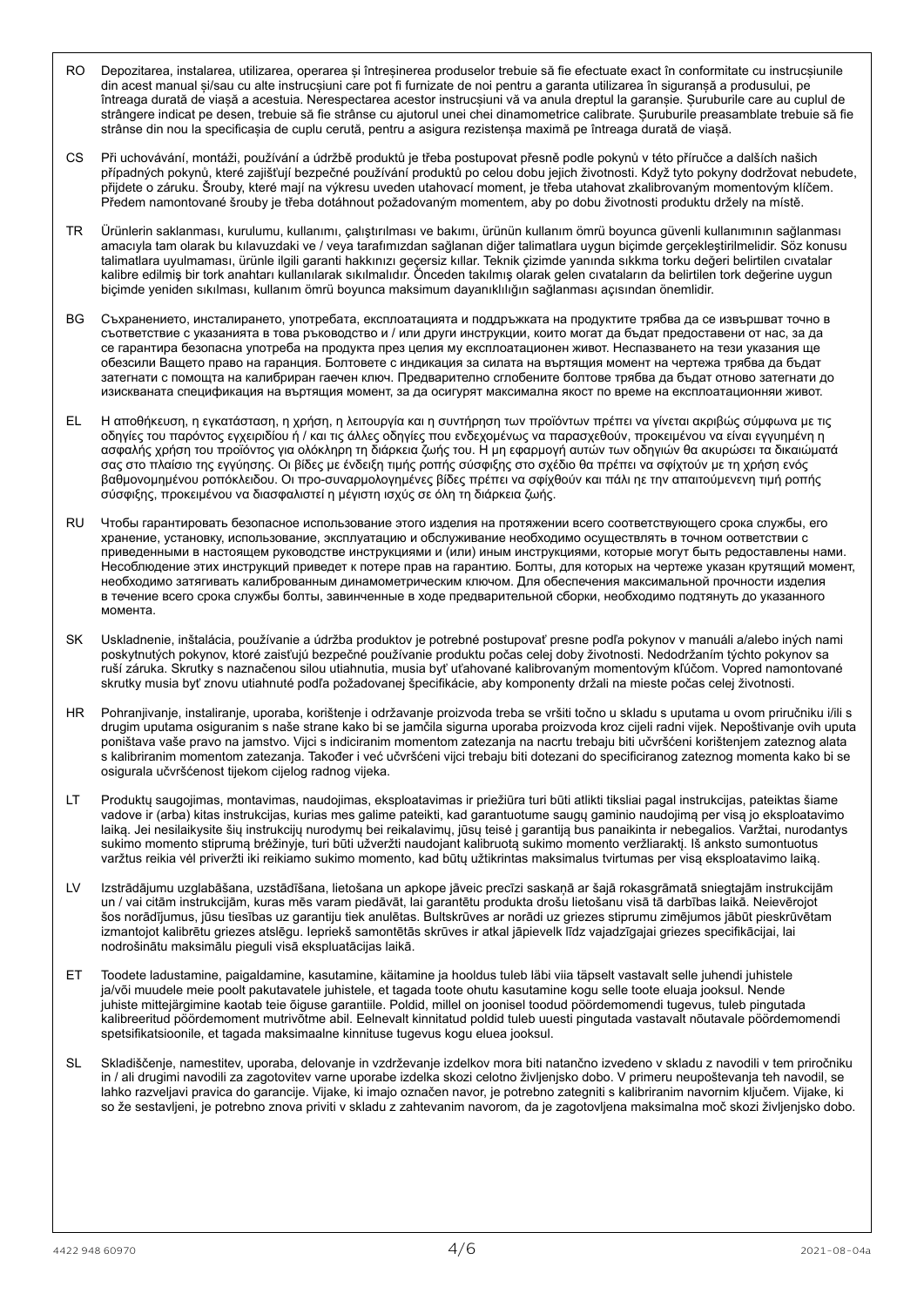- 
- EN Disconnect before servicing
- ES Desconectar antes de manipular
- PT Desconecte antes de fazer a manutenção
- DE Öffnen nur spannungsfrei
- FR Mettre hors tension avant intervention
- IT Togliere tensione prima di fare
	- manutencione
- NL Stroom afsluiten voor onderhoud
- DA Frakobl, før service
- SE Bryt strömmen före lampbyte
- NO Koble fra før service
- FI Irrota pistoke ennen huoltoa
- HU Karbantartás előtt húzza ki a
	- csatlakozót
- PL Odłącz przed serwisowaniem
- RO - Deconectați-vă înainte de întreținere
- CS Pařed servisem se odpojte
- TR - Servis yapmadan önce bağlantıyı kesin
- **BG** Изключете преди сервиз
- EL - Αποσυνδέστε πριν από τη συντήρηση
- RU Отключите перед обслуживанием
- SK Odpojiť pred údržbou
- HR Prije servisiranja isključite
- LT Pirms apkopes atvienojiet no elektrības
- LV Pirms apkopes atvienojiet to
- ET Katkesta elektri toide enne valgusti hooldust/remonti
- SL Pred servisiraniem izkliučite svetilko
- EN Luminaire has basic insulation between Low Voltage supply and control conductors
- ES La luminaria tiene un aislamiento básico entre la alimentación de baja tensión y los cables de la señal de control
- PT A luminária tem um isolamento básico entre a alimentação de baixa tensão e os cabos de sinal de controlo
- DE Die Leuchte verfügt über eine einfachen Isolation zwischen der Niederspannungsversorgung und den Steuerleitungen
- FR Le luminaire comporte une isolation de base entre l'alimentation basse tension et les câbles de contrôle
- IT Il grado di isolamento tra il conduttore di alimentazione ed il conduttore di segnale è básico
- NL Armatuur heeft een basisisolatie tussen laagspannings-voeding en controle bedrading
- DA Armaturet har enkelisolering mellem lavvoltsforsyningen og styreledningerne
- SE Armaturen har enkelisolering mellan lågvoltsförsörjningen och styrledningarna
- NO Armaturet har enkelisolering mellom lavvoltsforsyningen og styreledningene
- FI Valaisimessa on peruseristys syöttöjännitteen ja ohjausjohtimien välillä
- HU A lámpatest kisfeszültségű és szabályozó bemenetei galvanikusan el vannak választva
- PL Oprawa posiada podstawową izolację pomiędzy modulem zasilania niskonapięciowego i przewodami sterującymi
- RO Corpul de iluminat dispune de izolație de bază între sistemul de alimentare de joasă și conductorii de control
- CS Ve svítidle je mezi vodiči napájení a řízení základní izolace
- TR Armatür, Alçak Gerilim beslemesi ile kontrol iletkenleri arasında temel izolasyona sahiptir
- ВG Осветителното тяло има основна изолация между захранването ниско напрежение и контролните проводници
- EL Το φωτιστικό διαθέτει βασική µόνωση µεταξύ της χαµηλής τάσης τροφοδοσίας και των αγωγών ελέγχου
- RU Светильник облaдaeт базовой злeктроизoляциeй между низковольтным блоком питания и управляющими проводниками
- SK Svietidlo má základnú izoláciu medzi vodičmi zdroja nízkeho napätia a riadiacimi vodičmi
- HR Svjetiljka ima osnovnu izolaciju između napajanja i upravljačkih konektora
- LT Šviestuvas turi elementarią izoliaciją tarp žemos įtampos maitinimo ir valdymo laidų
- LV Gaismeklim ir pamata izolācija starp zemsprieguma barošanas un vadības aprīkojuma
- ET Valgustil on põhiisolatsioon madalpinge toite ja juhtimisseadmete vahel
- SL Svetilka ima osnovno izolacijo med nizkonapetostnimi napajalnimi in regulacijskimi vodniki
- EN The light source contained in this luminaire and the external flexible cable shall only be replaced by the manufacturer or his service agent or a similar qualified person<br>ES La fuente de luz v el cable flexible exterior ES La fuente de luz y el cable flexible exterior incluidos en esta luminaria sólo podrán ser sustituidos por el fabricante o su agente de servicio o una persona cualificada<br>PT A fonte de luz e o cabo flexível externo conti PT A fonte de luz e o cabo flexível externo contido nesta luminária só serão substituídos apenas pelo fabricante ou o seu agente de serviços ou uma pessoa qualificada similar<br>Die in dieser Leuchte enthaltenen Lichtquelle u Die in dieser Leuchte enthaltenen Lichtquelle und das externe flexible Kabel dürfen nur durch den Hersteller oder seinen Kundendienst oder eine ähnlich qualifizierte Person ersetzt werden FR La source de lumière contenue dans ce luminaire et le câble externe souple ne doivent être remplacés que par le fabricant, son agent de service ou une personne qualifiée IT La sorgente di luce e il cavo flessibile contenuti in questo apparecchio potranno essere sostituiti solo dal costruttore, dal suo personale addetto all'assistenza tecnica o ugualmente qualificato NL De lichtbron en de externe flexibele kabel in dit armatuur mogen alleen worden vervangen door de fabrikant of zijn service agent of een soortgelijk gekwalificeerd persoon DA Lyskilden og det eksterne fleksible kabel, der er indeholdt i dette armatur, må kun udskiftes af fabrikanten eller hans serviceværksted eller en tilsvarende kvalificeret person SE Ljuskällan och den externa flexibla kabeln i denna armaturen får endast bytas ut av tillverkaren eller dennes serviceombud eller liknande behörig person NO Lyskilden og den eksterne fleksible kabelen i denne armaturen skal bare skiftes ut av produsenten eller serviceverkstedet eller en tilsvarende kvalifisert person
- FI Valonlähde ja ulkoinen joustava kaapeli sisältämät valaisimen saa vaihtaa vain valmistaja tai valtuutettu huoltoliike tai muu ammattitaitoinen
- HU A lámpatestben található fényforrást és a külső rugalmas kábelt csak a gyártó, a gyártóval szerződött cég vagy megfelelő képesítéssel rendelkező szakember cserélheti ki PL Źródła światła zawarte w oprawie i zewnętrznym elastycznym przewodzie powinny być wymieniane wyłącznie przez producenta, przedstawiciela jego serwisu lub ykwalifikowaną osobę
- RO Sursa de lumină conținută în acest corp de iluminat și cablul flexibil extern trebuie înlocuită doar de către producător sau agent de service sau de o persoană calificată similară
- CS Světelný zdroj obsažený v tomto svítidle a externí flexibilní kabel se nahrazují pouze výrobcem nebo jeho servisním zástupcem nebo podobně kvalifikovanou osobou
- 
- TR Bu armatürde bulunan ışık kaynağı ve harici esnek kablo yalnızca üretici veya servis temsilcisi veya benzer bir yetkili kişi tarafından değiştirilecektir<br>TG Karovникът на светлина се съдържа в този осветително тяло и в Източникът на светлина се съдържа в този осветително тяло и външния гъвкав кабел, се заменя само от производителя или негов сервизен агент или подобно квалифицирано лице
- EL Η πηγή φωτός που περιέχονται σε αυτό το φωτιστικό και το εξωτερικό εύκαµπτο καλώδιο θα πρέπει να αντικατασταθεί µόνο από τον κατασκευαστή ή τον αντιπρόσωπο συντήρησης αυτού ή έναν παρόµοιο ειδικευµένο άτοµο
- RU Источник света, содержащийся в этом светильнике, и внешний гибкий кабель должны заменяться только производителем, его сервисным агентом или аналогичным квалифицированным лицом
- SK Svetelný zdroj obsiahnutý v tomto svietidle a externý flexibilný kábel by mal byť vymenený len výrobcom alebo jeho servisným zástupcom alebo podobne kvalifikovanou osobou
- HR Izvor svjetla sadržan u ovom svjetiljke i vanjski fleksibilni kabel ce se zamijeniti samo proizvođač ili njegov servisera ili sličnog stručne osobe
- LT Šiame šviestuve esantį šviesos šaltinį ir išorinis lankstus kabelis gali pakeisti tik jo gamintojas arba jo serviso atstovas arba atitinkamas kvalifikuotas asmuo
- LV Gaismas avotu, ko satur šis gaismeklis un ārējais elastīgais kabelis, var samainīt tikai ražotājs, vai tā servisa pārstāvis vai līdzīgi kvalificēta persona<br>ET Selles valgustis sisalduvat valgusallikat ja väline painduva
- Selles valgustis sisalduvat valgusallikat ja väline painduvat kaablit saab asendada ainult tootja või tema teenindusagent või samase kvalifitseeringuga isik
- SL Svetlobni vir v svetilki in zunanji prilagodljivi kabel lahko zamenja samo proizvajalec, njegov zastopnik ali strokovno usposobljena oseba